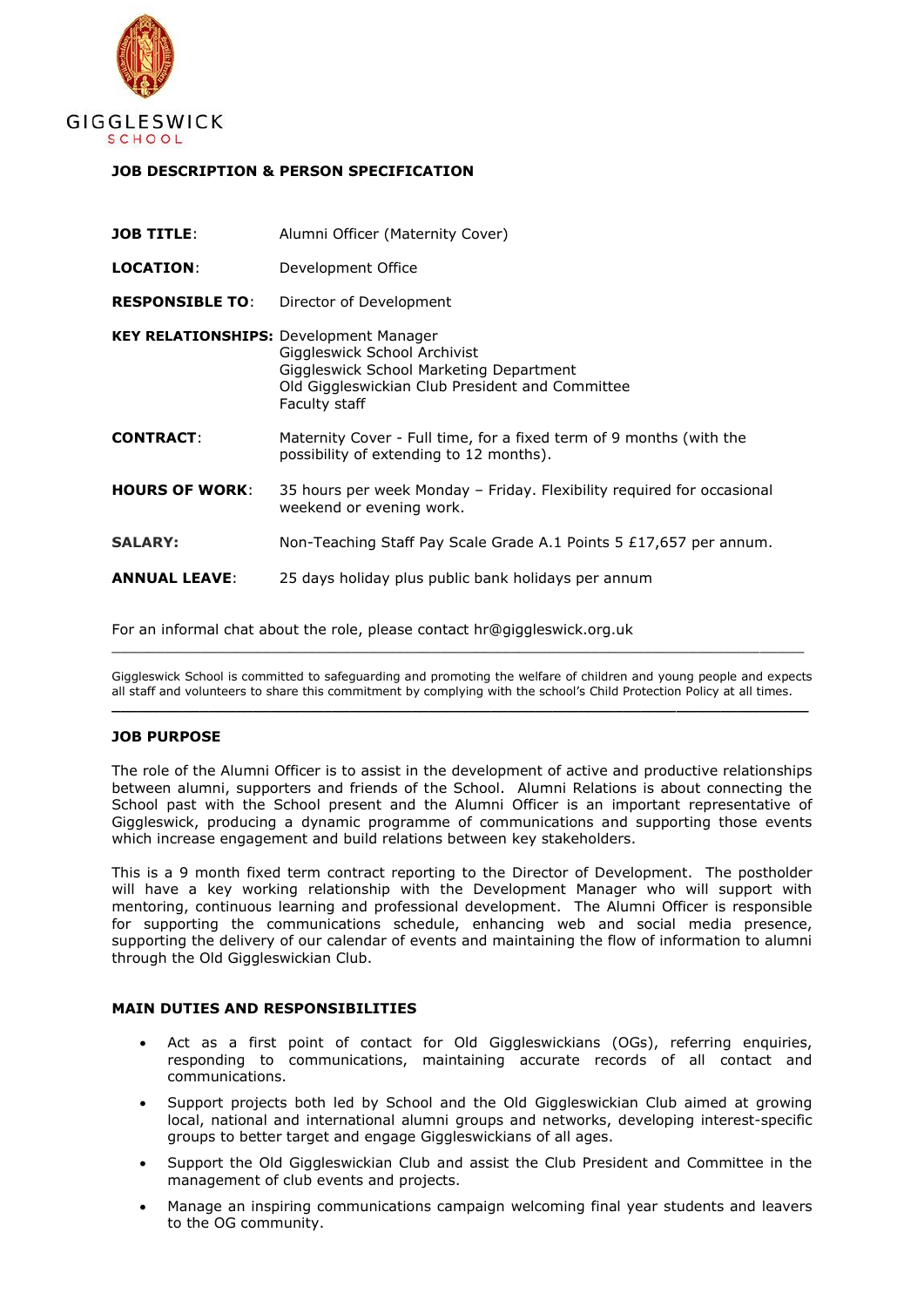

- Develop campaigns through social media channels to encourage 'lost alumni' to engage with the School.
- Actively encourage alumni to visit and participate in School activities and volunteer their services (talks, mentoring and work experience for current pupils).
- Manage and administer OG Merchandise.
- Prepare news stories, articles, information and announcements for web, social media, email communications, newsletters and publications.
- Assist in the production of the alumni magazine (Gigg:News), regular email news bulletins (Gigg:eNews) and event invitations.
- Develop and maintain an active and vibrant OG Alumni group on all relevant social media platforms including Facebook, LinkedIn, Instagram and Twitter.
- Assist in the development and running of Development events and attendance at events as required by the Director of Development
- Maintenance of the database (e-Tapestry) of alumni, donors, supporters and friends of the School.
- Maintain an up-to-date photographic library of alumni and alumni-related events and activities for promotional and media use.
- Assist with reporting on alumni recruitment, engagement, event and fundraising activity.

## **GENERAL RESPONSIBILITIES**

- To participate in regular team meetings and personally contribute to the development and promotion of the school;
- You will be expected to be fully conversant with and implement the School's range of equality and diversity and safeguarding policies and procedures, to ensure the health, safety and welfare of all pupils and staff;
- To participate in the School's appraisal scheme and undergo further professional development in line with the needs of the School;
- Any other duties commensurate with grade and status as may reasonably be requested.